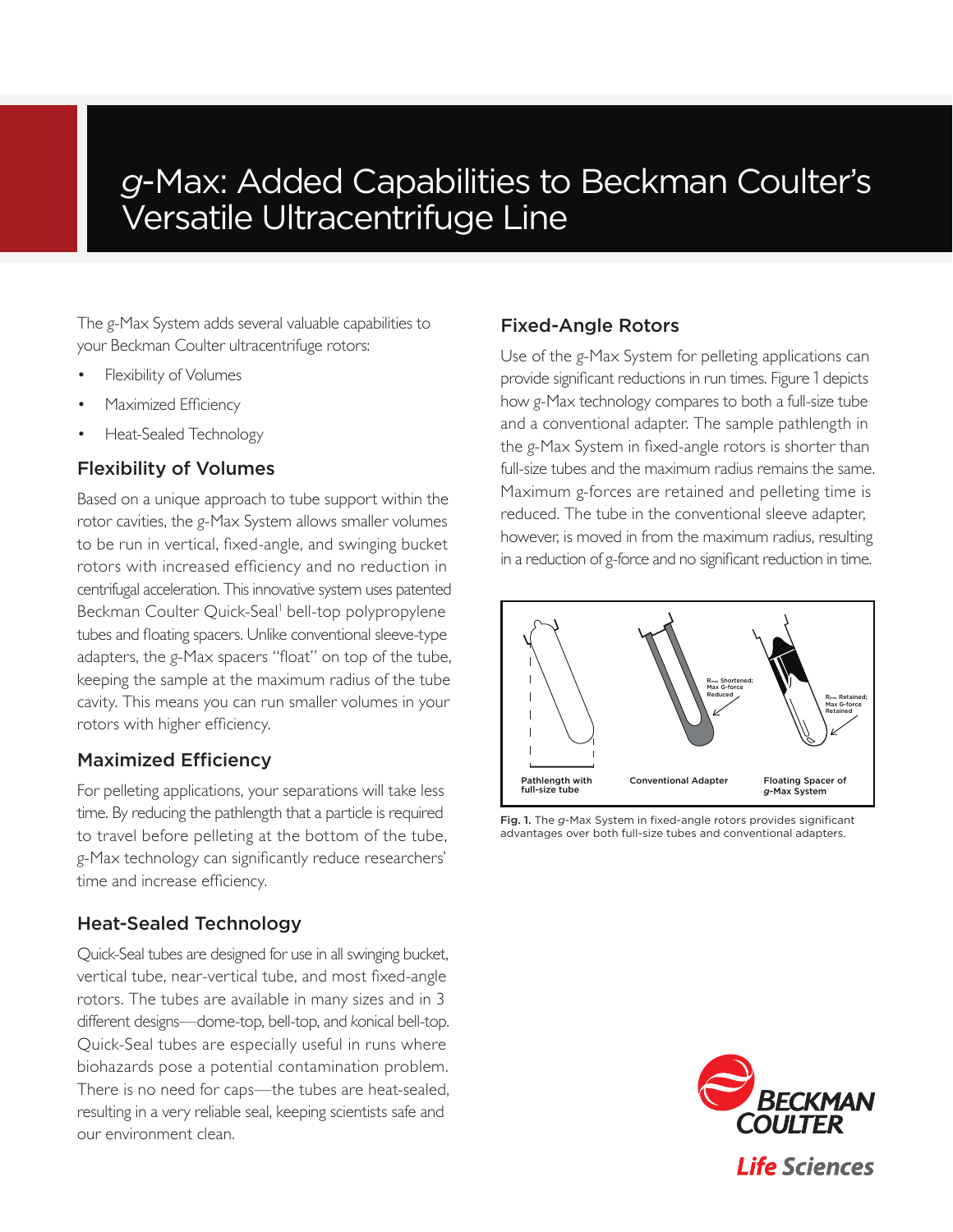A good measure of the efficiency of a rotor or tube is the *k*-factor—which is a guide to the time, t (in hours), required to pellet a particle of known sedimentation coefficient, s (in Svedberg units)—where t = *k*/s. Rotor efficiency increases as the *k*-factor is lowered, as *k*-factor is directly proportional to run time. Table 1 shows an example of how the *g*-Max System provides higher performance than a conventional adapter or full-size tube for the Type 70.1 Ti and Type 90 Ti rotors. By comparing the *k*-factors, pelleting operations would take one-third to one-fourth the time with *g*-Max technology versus the sleeve-type competitor. Furthermore, many sleeve-type conventional adapters cannot be used to maximum rotor speed due to stability issues. The *g*-Max System also offers reductions in run times over full-size tubes. For example, the *k*-factor of the Type 90 Ti with a 13.5-mL tube is 25, compared to 14 for a 6.3-mL tube.

| <b>Adapter Type</b> | Volume<br>(mL) | Max. Speed<br>(rpm) | $k$ -factor | Max. RCF |  |  |  |
|---------------------|----------------|---------------------|-------------|----------|--|--|--|
| Type 70.1 Ti        |                |                     |             |          |  |  |  |
| Full-Size           | 13.5           | 70.000              | 36          | 450,000  |  |  |  |
| Conventional        | 6.5            | 50.000              | 60          | 212,000  |  |  |  |
| $q$ -Max            | 6.3            | 70,000              | 24          | 450,000  |  |  |  |
| Type 90 Ti          |                |                     |             |          |  |  |  |
| Full-Size           | 13.5           | 90.000              | 25          | 694.000  |  |  |  |
| Conventional        | 6.5            | 50.000              | 69          | 197.000  |  |  |  |
| q-Max               | 6.3            | 90.000              | 14          | 694.000  |  |  |  |

Table 1. Performance Comparisons by Rotor Type.

### Vertical Tube Rotors

Vertical tube rotors are widely used for gradient separations due to their short run times. Incorporating the *g*-Max System, all Beckman Coulter vertical tube rotors can run 2 or more tube sizes. A common separation performed in these rotors is plasmid DNA preparations. Although the *g*-Max System will have no effect on run times because there is no change in pathlength, *g*-Max technology allows for flexibility of volume in vertical rotors which can help researchers save critical samples or mitigate a large dilution effect (Figure 2).



Fig. 2. Vertical tube rotors are also compatible with *g*-Max tubes, providing flexibility of volumes to your experimental design.

### Swinging Bucket Rotors

One of the major advantages of the *g*-Max System, especially in swinging bucket rotors, is for secondary containment. Because Quick-Seal tubes have no caps and their seal is so reliable, they are uniquely useful for biohazardous or radioactive applications. Utilizing shorter pathlengths, as permitted by the *g*-Max floating spacers, results in some of the best time-savings for separations where large interband volumes are not critical. The smaller pathlength tubes provide flexibility of volumes, shorten run times, and also decrease the interband volumes (Figure 3).



Fig. 3. Swinging bucket rotors offer the most significant advantages with the *g*-Max System.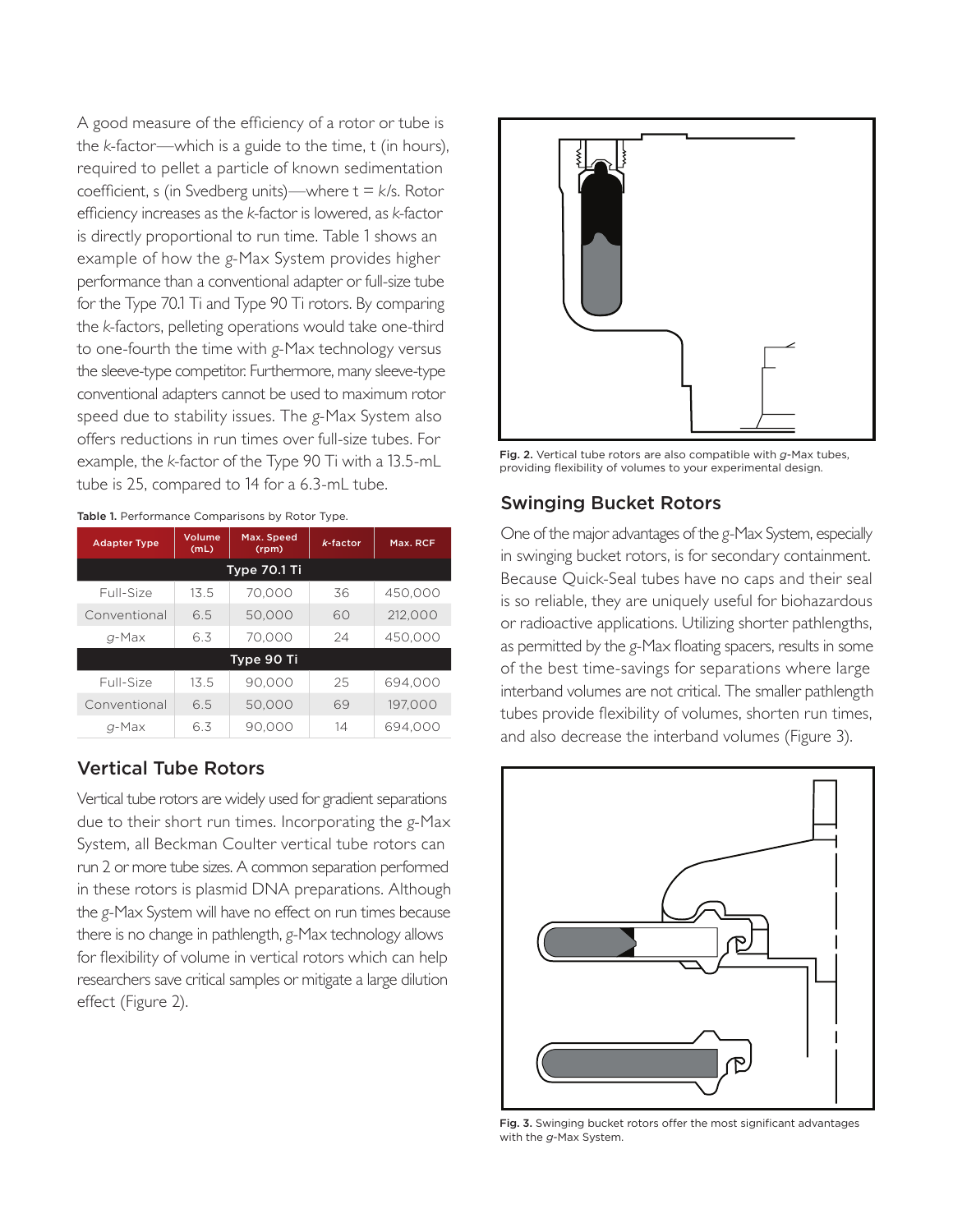# Benefits Overview of Rotor Type

The *g*-Max System offers advantages over common tubes and sleeve adapters in all rotor types, but the largest benefits are seen in both the fixed-angle and swinging bucket rotors. Table 2 highlights these advantages among the three main types of rotors.

| <b>Rotor Type</b>         | <b>Flexibility of</b><br>Volume | <b>Shorter Run</b><br><b>Time</b> | <b>Heat-Sealed</b><br><b>Technology</b> |
|---------------------------|---------------------------------|-----------------------------------|-----------------------------------------|
| <b>Vertical</b><br>Tube   | X                               |                                   |                                         |
| Fixed-Angle               | X                               | X                                 |                                         |
| Swinging<br><b>Bucket</b> | X                               |                                   |                                         |

#### Table 2. Benefits of *g*-Max System by Rotor Type.

### Example of Time Savings: Exosome Purification

Research involving exosomes is rapidly expanding with a vast increase in the number of publications recently. Exosomes are small vesicles between 30 and 100 nm, demonstrated to be released by a wide variety of cell types, exhibiting a multitude of functions, and often involved in cancer.<sup>2-6</sup>

An improved and more efficient isolation protocol for exosomes is critical to advancing this exciting field? Here, we present a method using *g*-Max technology that improves processing time, and generates a high-yield, highly pure collection of exosome vesicles.

Typically, cultured cells are centrifuged and pelleted in 2 to 3 steps at low speed to remove debris and dead cells. Next, using an ultracentrifuge at speeds of 100,000 x *g*, exosomes and contaminating proteins are pelleted over an extended period of 90 minutes.<sup>8</sup> The pellet is subsequently resuspended in buffer (usually PBS) and layered on top of a density gradient and spun for 18 hours.<sup>9</sup> Fractions are collected, pelleted separately by 2 additional spins of 100,000 x *g* for 1 hour each, and characterized by either electron microscopy, size particle analyzers, or Western blots to determine purity and size. The current method is quite tedious and time-consuming, but generates highly pure exosomes of proper size and shape.

Here, we present—using advanced *g*-Max technology to shorten pathlengths but retain high g-forces—a method to cut lab time significantly (Figure 4).



Fig. 4. Comparative protocols showing critical time savings using *g*-Max technology. Over 1 hour of time was saved in the centrifuge using the modified protocol.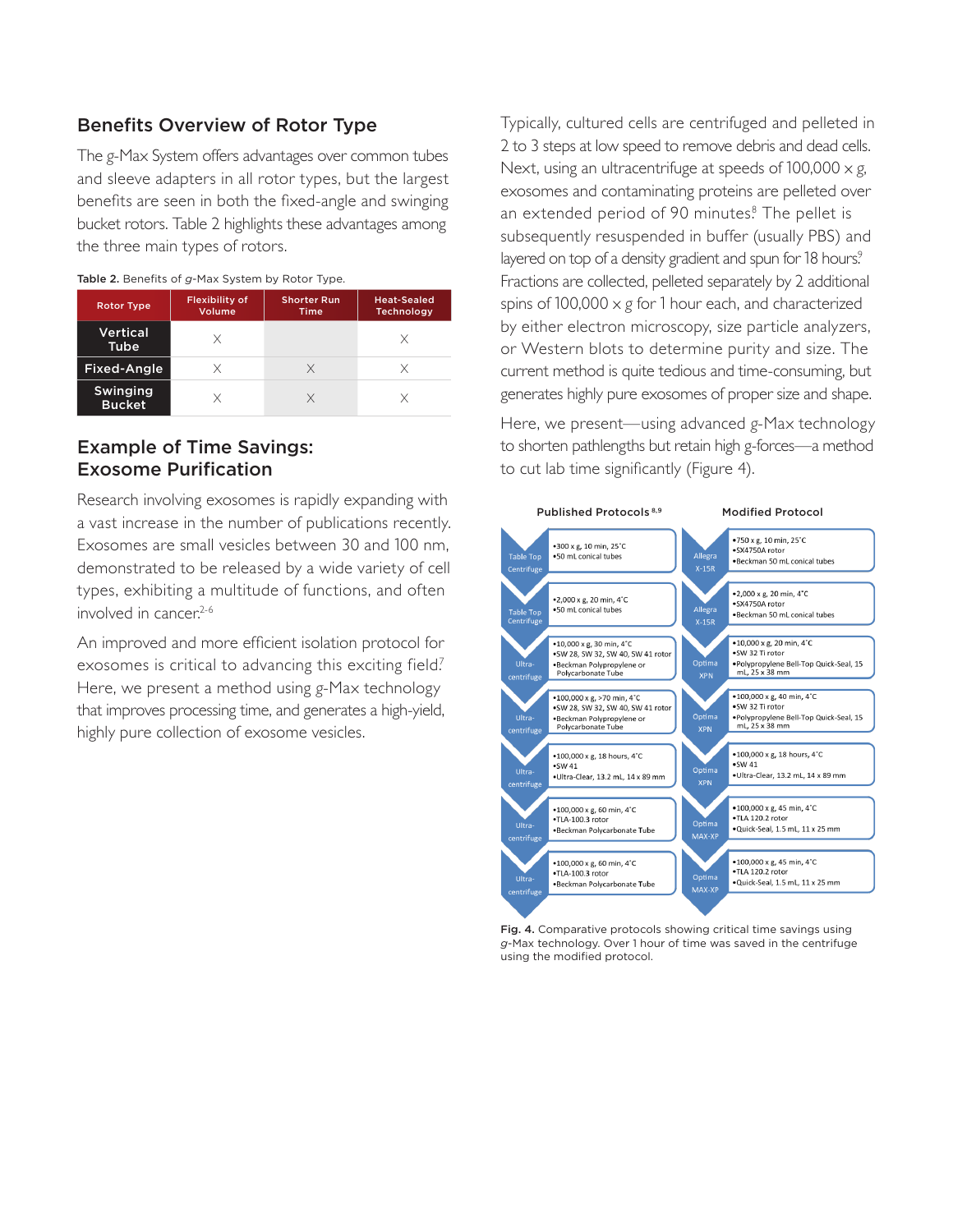# Revised Method

In our revised protocol, cells were cultured from frozen stock and their viability was measured by Beckman Coulter's Vi-CELL. The Vi-CELL provides accurate sizing, count, and viability of cells in culture using the well-established Coulter Principle. After obtaining highly viable cells, 25 mL of cell culture samples  $(6 \times 10^5 \text{ cells/mL})$  were added to 50 mL conical tubes, and placed in a SX4750A rotor with 50 mL conical adapters in the Allegra X-15R tabletop centrifuge, and spun for 10 minutes at 750 x *g*. The supernatant was subsequently recovered and spun at 2,000 x *g* for 20 minutes. This supernatant was then spun again at 10,000 x *g* for 20 minutes in the Optima XPN ultracentrifuge, equipped with a SW 32 Ti rotor using Quick-Seal 15 mL tubes to remove cell debris. Again, the supernatant was recovered, filtered through a 0.22 µm membrane, and spun at 100,000 x *g* for 40 minutes in 15 mL Quick-Seal tubes equipped with *g*-Max adapters. This time, the supernatant was aspirated and the pellet was recovered by resuspension in 1x PBS.

Beckman Coulter's Biomek 4000 Laboratory Automation Workstation was used to provide a quick, consistent, and reproducible method for layering a density gradient with the volumes and density shown in Figure 5. The resuspended exosomes (1 mL) were then layered on top of the density gradient, and spun at 100,000 x *g* at 4˚C for 18 hours.



### 5b.

| <b>Gradient</b><br>Layer | <b>Density</b><br>(g/mL) | Volume<br>(mL) | % lodixanol<br>(0.25M)<br>Sucrose;<br>pH 7.5) |
|--------------------------|--------------------------|----------------|-----------------------------------------------|
|                          | 1.160                    | 3              | 40                                            |
| $\mathcal{P}$            | 1.147                    | 3              | 20                                            |
| 3                        | 1.133                    | 3              | 10                                            |
|                          | 1.120                    |                | 5                                             |



Fig 5. Beckman Coulter's Biomek 4000 Workstation (a) was used to gently layer four increasingly dense Opti-Prep solutions (b). Food coloring dye was used to show the layering (c) in a centrifuge tube using this gentle and reproducible technique.

500 µl fractions were collected from the top and then combined with every third fraction for a total volume of 1.5 mL per combined fraction. Samples were then added to Quick-Seal 1.5 mL tubes with *g*-Max adapters and spun at 100,000 x *g* in the Optima MAX-XP ultracentrifuge for 45 minutes at 4˚C. Finally, the pellet was resuspended in PBS and spun at 100,000 x *g* in the Optima MAX-XP ultracentrifuge for an additional 45 minutes, in the same 1.5 mL Quick-Seal tubes with *g*-Max adapters, to get rid of excess Opti-Prep. The final pellet was resuspended in 100 µl PBS and frozen at -20°C prior to analysis for purity.

As shown in Figure 6, Beckman Coulter's DelsaMax System was used to characterize the size of particles between our two methods. All eight 1.5 mL fractions were analyzed by DLS with rigid parameters for both the general, published protocols for separation and the revised *g*-Max procedure. Early fractions 1–12 had high protein contamination as indicated by peaks below 10 nm in diameter (data not shown). Again, later fractions 16–24 had strong protein contamination and also contained particles over 250 nm in diameter, suggesting contamination of cell debris or other large molecules (data not shown).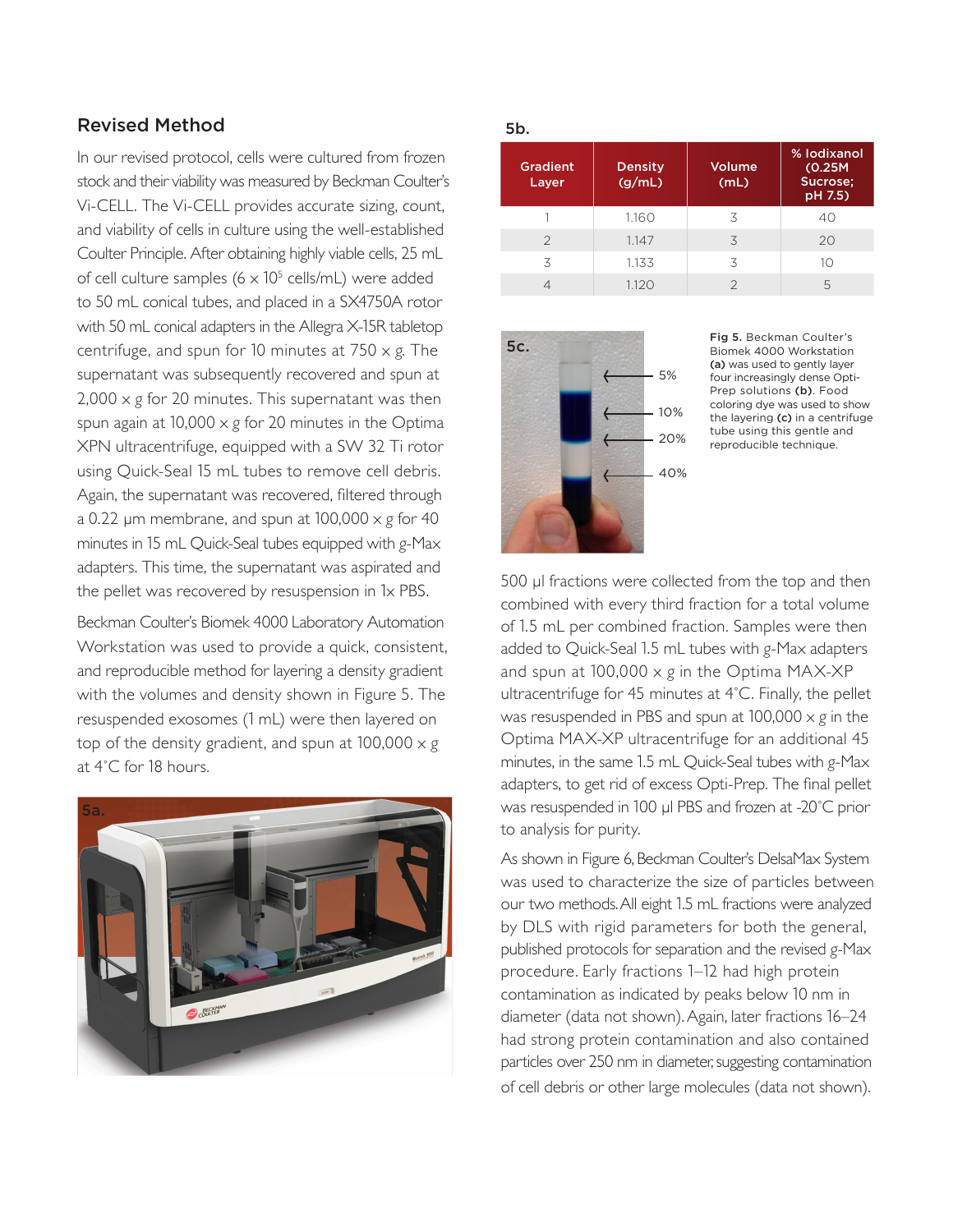However, fractions 13–15 for both the published protocol and the revised *g*-Max protocol contained particles of size indicative of exosomes (around 30 to 100 nm diameter). This suggests that the density gradient properly separated the exosomes from contaminants and that both protocols are similarly efficient in isolating exosomes.This data supports our method and the use of *g*-Max technology to save critical time, yet still generate accurate and reproducible results.



Fig. 6. DelsaMax characterization of resuspended pellets, following density gradient separation, where the particle size using *g*-Max technology (red) (n=9) is compared to the published protocol (black) (n=3). Both protocols generate particles of size less than 20 nm suggesting some protein contamination. However, particles between 30 nm and 100 nm represent the appropriate size of exosomes.

### Authors

Chad Schwartz, Ph.D., *Application Scientist I*

Randy Lockner, M.S., *Centrifugation Marketing*

Randy Pawlovich, *Director of Product Management & Strategy*

Beckman Coulter, Inc., Indianapolis, IN USA

### References

- 1. U.S. Patent Nos. 4,301,963; 4,304,356; 4,290,550; British Patent No. 2,021,982; Canadian Patent No. 1,132,509; Japanese Patent No. 1,469,153; Italian Patent No. 1,121,772.
- 2. Keller S, Sanderson MP, Stoeck A, Altevogt P. Exosomes: from biogenesis and secretion to biological function. Immunol Lett. 107(2); 102–8: (2006). doi:10.1016/j.imlet.2006.09.005
- 3. Duijvesz D et al. Exosomes as biomarker treasure chests for prostate cancer. European urology. 59.5; 823–831: (2011).
- 4. Iero M, Valenti R, Huber V, Filipazzi P, Parmiani G, Fais S, et al. Tumourreleased exosomes and their implications in cancer immunity. Cell Death Differ. 15(1); 80–8: (2007). doi:10.1038/sj.cdd.4402237
- 5. Yang C, Robbins PD. The roles of tumor-derived exosomes in cancer pathogenesis. Clin Dev Immunol. 2011; 1–11: (2011). doi:10.1155/2011/842849
- 6. Azorsa DO. The genomic and proteomic content of cancer cell-derived exosomes. Front Oncol. 2; 38: (2012). doi:10.3389/fonc.2012.00038/abstract
- 7. Simpson RJ, Mathivanan S. Extracellular microvesicles: the need for internationally recognised nomenclature and stringent purification criteria. J Proteomics Bioinform. 5: (2012).
- 8. Thery C, Amigorena S, Raposo G, Clayton A. Isolation and characterization of exosomes from cell culture supernatants and biological fluids. Curr Protoc Cell Biol. 3.22: (2006). doi:10.1002/0471143030
- 9. Tauro BJ et al. Comparison of ultracentrifugation, density gradient separation, and immunoaffinity capture methods for isolating human colon cancer cell line LIM1863-derived exosomes. Methods. 56.2; 293–304: (2012).